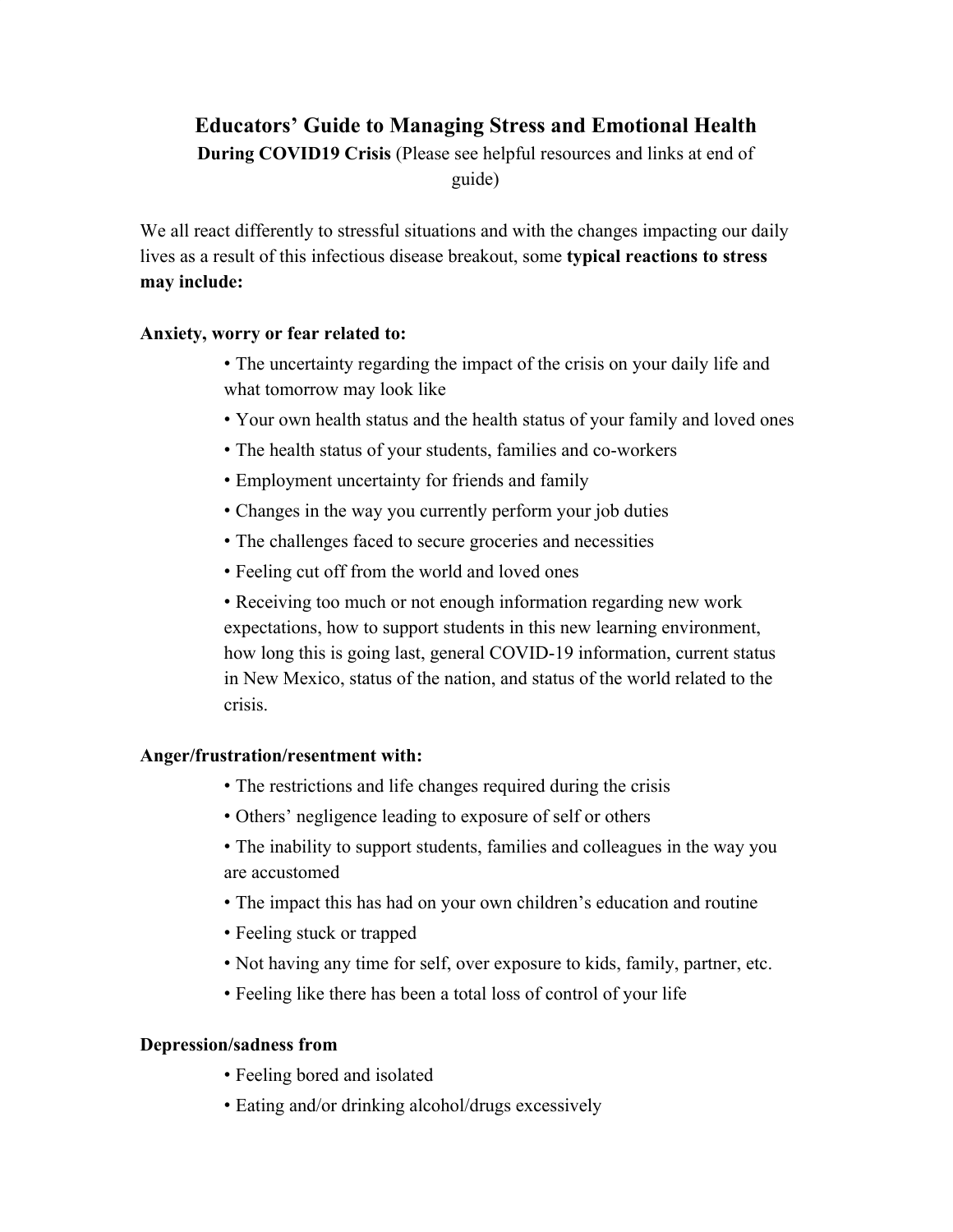- Sleeping more than usual/difficulty sleeping
- Loss of interest in activities you could engage in
- Feelings of hopelessness and dread
- A traumatic response to the situation such as intrusive distressing
- Memories, flashbacks, nightmares, thoughts and mood swings, being easily startled or jumpy

### **Ambivalence/Uncertainty from**

- Not having any strong feelings about the situation
- Avoiding conversations about the crisis and related news
- Feeling helpless due to the inability to access your most vulnerable students

**\*If you or someone you know is experiencing any of these reactions for 2-4 weeks or more, contact a health care professional or one of the resources at the end of this guide.**

# **How to cope with stressors related to COVID-19**

#### **Stay connected (while observing social distancing):**

- To family and friends
- To students, colleagues and families
- To professional outlets and supports
- Other supports that existed prior to the crisis; e.g. religious connections, support groups, organizations
- Stay informed without spending too much time on crisis-related news and social media

#### **Practical ways to promote your own coping and relaxation:**

- Take frequent breaks from work with deep breathes, stretching, meditation, prayer or other activities you enjoy
- Acknowledge and share with others what you are experiencing by sharing feelings with friends, family or other supports
- Work to maintain a sense of hope and positive thinking, start a gratitude journal keeping note of all you are grateful for
- Pick up an old hobby or learn something new, craft, bake, knit paint, repair